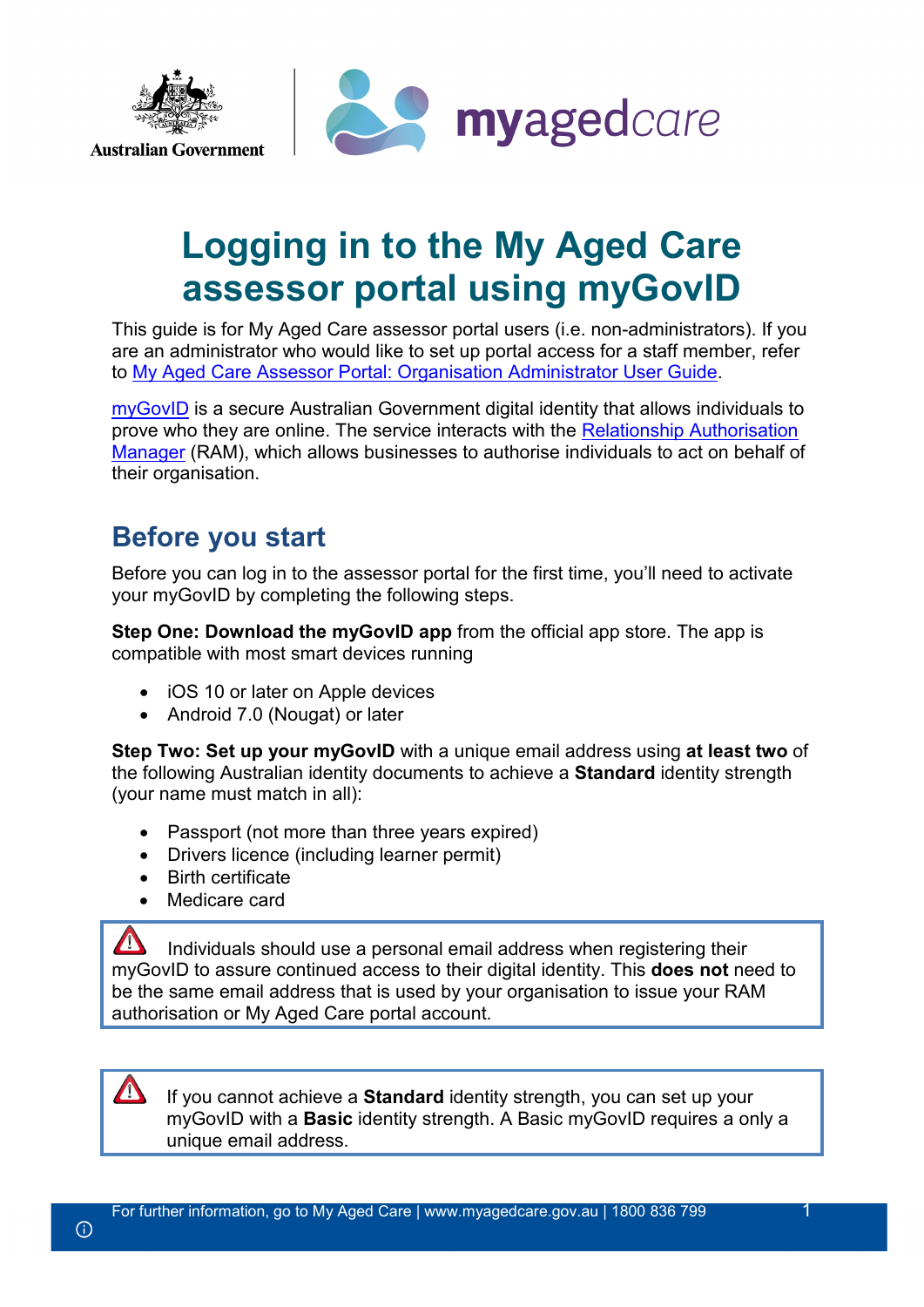While the My Aged Care assessor portal can be accessed by users with a Standard or a Basic myGovID, other government services may not accept a Basic myGovID.

**Step Three: Contact your Organisation Administrator** to create a RAM authorisation for your myGovID. This authorisation will allow you to act on behalf of your organisation when interacting with online government services.

 $\sqrt{1}$ Only [Principle authorities](https://info.authorisationmanager.gov.au/principal-authority) and [RAM authorisation administrators](https://info.authorisationmanager.gov.au/authorised-users-and-administrators) can create RAM authorisations. Your Organisation Administrator may be a RAM authorisation administrator (or know who is).

**Step Four: Accept the RAM authorisation request** emailed to your nominated email address. You should receive an 'Authorisation request' email from the Australian Taxation Office (ATO) with an authorisation code.

|                                                          | Relationship Authorisation Manager                                                               |
|----------------------------------------------------------|--------------------------------------------------------------------------------------------------|
|                                                          | Authorisation request<br>Relationship Authorisation Manager (RAM)                                |
| To: Melissa Smith                                        |                                                                                                  |
| ALPINE HEALTH (ABN 14 484 712 285).                      | You have been appointed to access and transact with online government services on behalf of:     |
| What you need to do                                      |                                                                                                  |
|                                                          | Review the authorisation request by following these steps:                                       |
| 1. Go to authorisationmanager.gov.au                     |                                                                                                  |
| 2. Login with your myGovID.                              |                                                                                                  |
| for a myGovID or use your existing myGovID.              | You will need a myGovID to login to RAM. By logging in, you will be given the option to register |
| "Submit"                                                 | 3. Once logged in to RAM, enter your authorisation code exactly as shown below and select        |
| $V$ g m D 7 7                                            |                                                                                                  |
|                                                          | Important: this code will expire on Tuesday, 21 January 2020.                                    |
|                                                          | (if the code has expired, contact the authorising representative to have them issue a new one.)  |
| 4. Select 'Accept' or 'Decline'.                         |                                                                                                  |
| Regards<br>Relationship Authorisation Manager (RAM) Team |                                                                                                  |
|                                                          | Find out more on the RAM website info.authorisationmanager.gov.au                                |
|                                                          | Do not reply to this email. This email was sent from an unmonitored mailbax.                     |

**Step Five:** Log in to [RAM](https://info.authorisationmanager.gov.au/) using your myGovID and enter your authorisation code.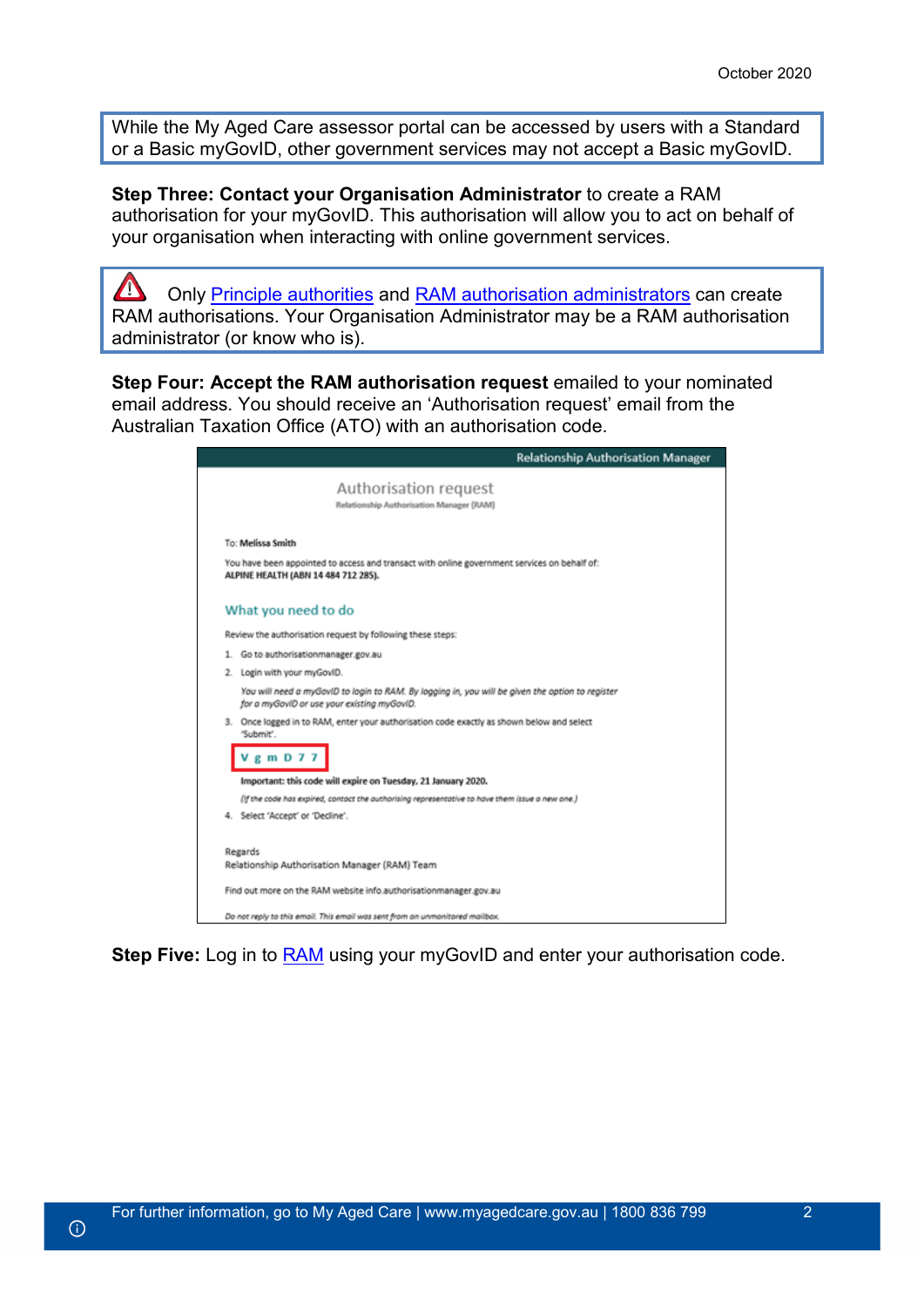| Australian Government                                                                                                                                                                                                                       | <b>Relationship Authorisation Manager</b> |
|---------------------------------------------------------------------------------------------------------------------------------------------------------------------------------------------------------------------------------------------|-------------------------------------------|
| Melissa Smith                                                                                                                                                                                                                               |                                           |
| View or manage relationships and authorisations, machine credentials and cloud software notifications. The actions you can complete will vary<br>depending on the type of authorisation you have for a particular business. Find out more C |                                           |
| Link your business $\bullet$                                                                                                                                                                                                                |                                           |
| View or manage authorisations, machine credentials and cloud software notifications $\mathbf Q$                                                                                                                                             |                                           |
| Enter an authorisation code $\bullet$                                                                                                                                                                                                       |                                           |
| Enter the code as shown in the authorisation email you received.<br>VgmD77<br><b>Submit</b><br>Note: The code is case sensitive                                                                                                             |                                           |

You have now successfully linked your myGovID to your organisation.

 $\Delta$ Your RAM authorisation code is only valid for **seven days**. If you require a new authorisation code, please contact your Organisation Administrator.

### <span id="page-2-0"></span>**How do I log in to the assessor portal for the first time?**

Before you can log in to the assessor portal, you must activate your My Aged Care portal user account. Follow the steps below to activate your account and link it to your myGovID.

**Step One**: Visit the My Aged Care assessor portal on the **Department of Health** [website.](https://myagedcare-assessorportal.health.gov.au/)

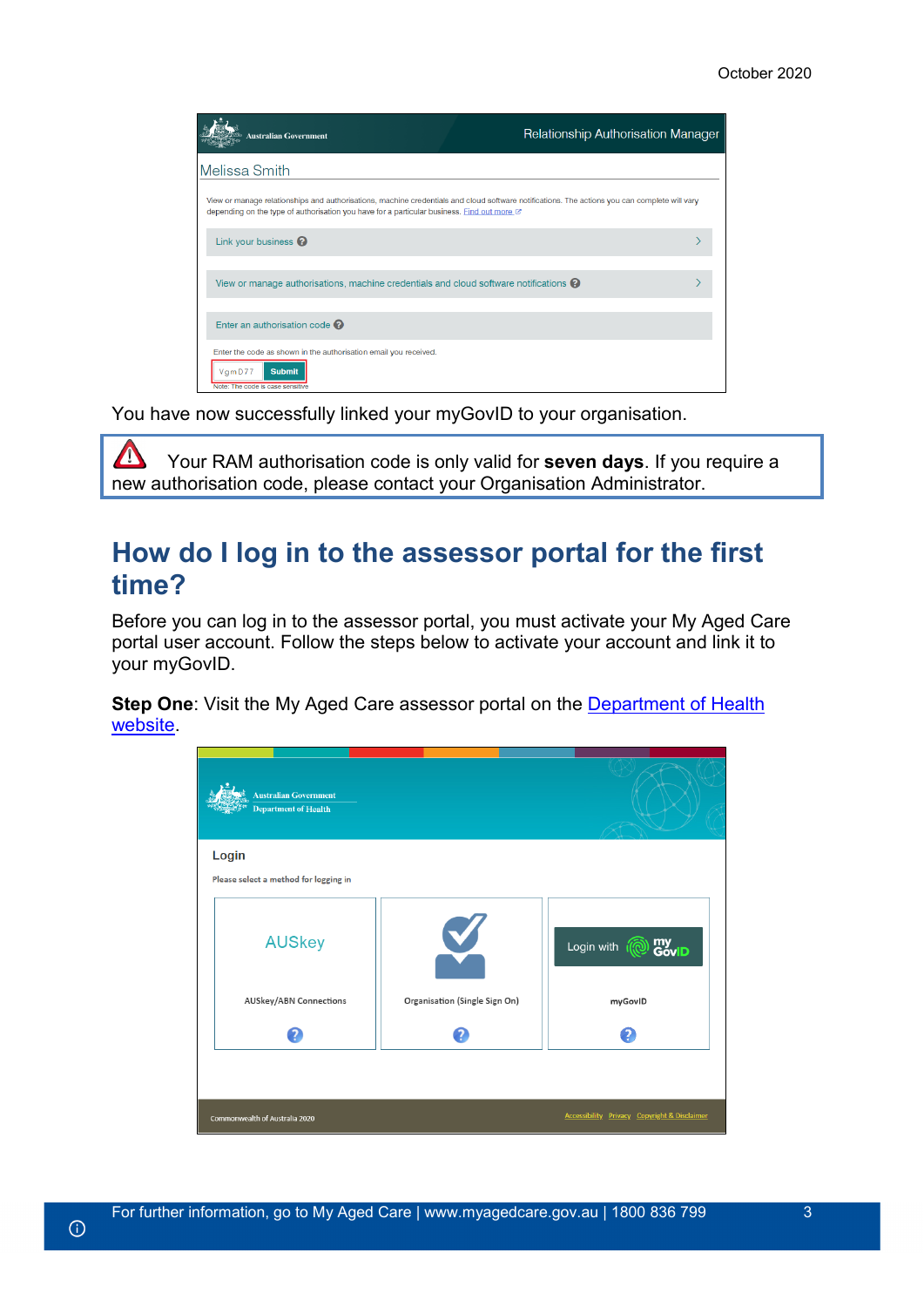Alternatively, you can go to the ['My Aged Care assessor portal'](https://www.health.gov.au/resources/apps-and-tools/my-aged-care-assessor-portal) page of the Department's website and select 'Log in'.



**Step Two: Click on the 'myGovID' tile.** 

| <b>Australian Government</b><br><b>Department of Health</b> |                               |                                                         |
|-------------------------------------------------------------|-------------------------------|---------------------------------------------------------|
| Login                                                       |                               |                                                         |
| Please select a method for logging in                       |                               |                                                         |
| <b>AUSkey</b>                                               | V,                            | my<br>GovID<br>Login with                               |
| <b>AUSkey/ABN Connections</b>                               | Organisation (Single Sign On) | myGovID                                                 |
| 7                                                           |                               | 2                                                       |
|                                                             |                               |                                                         |
| Commonwealth of Australia 2020                              |                               | <b>Accessibility Privacy Copyright &amp; Disclaimer</b> |

You will be taken to a myGovID login page.

 $\odot$ 

**Step Three:** Enter the email address associated with your myGovID and select 'Login'.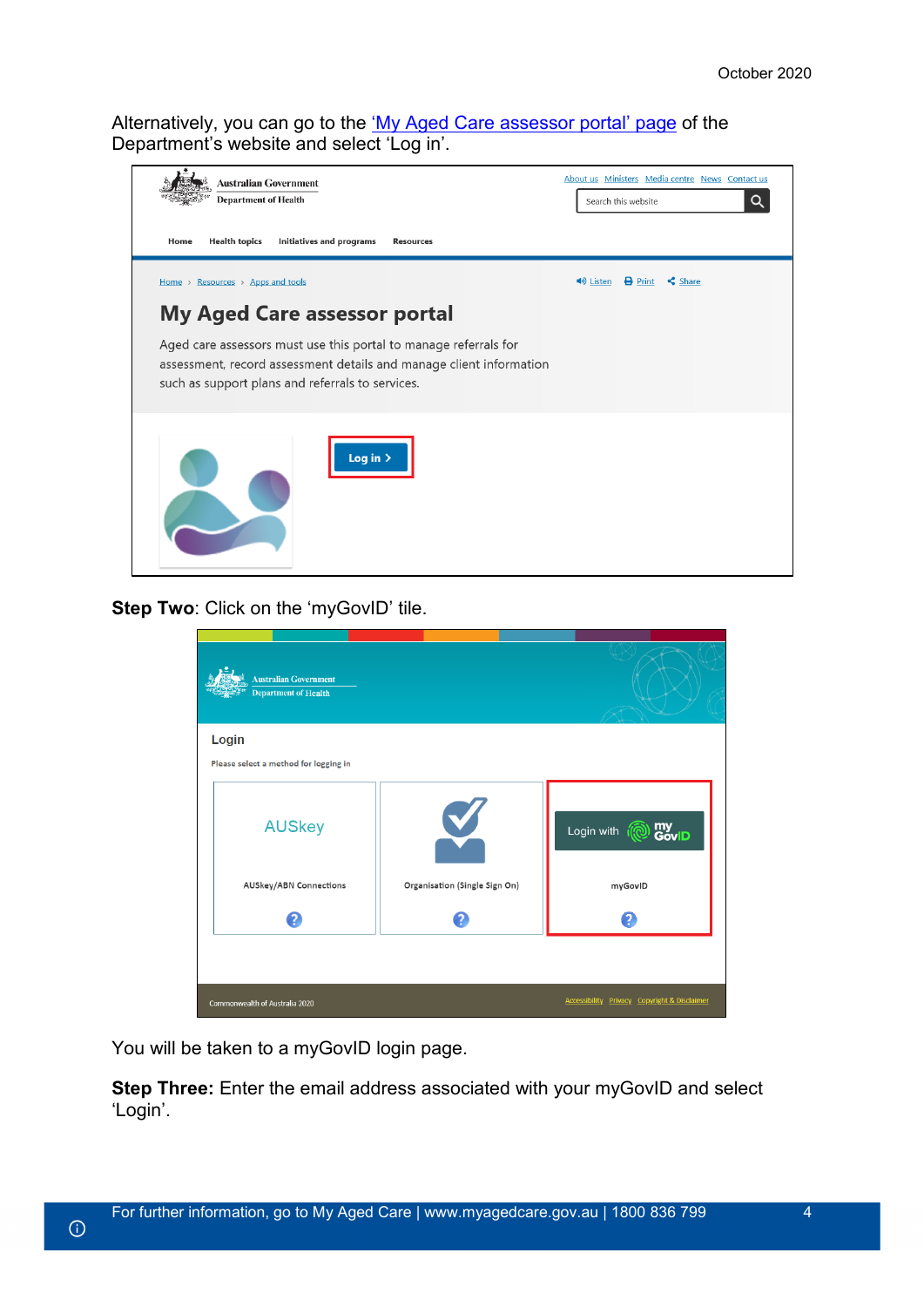

myGovID will display an authorisation code on the next screen.



**Step Four:** Log in to your myGovID app and enter the code.

You will be redirected to a Department of Health account activation screen.

**Step Five**: Enter the email address linked to your My Aged Care portal user account, and select 'Continue'.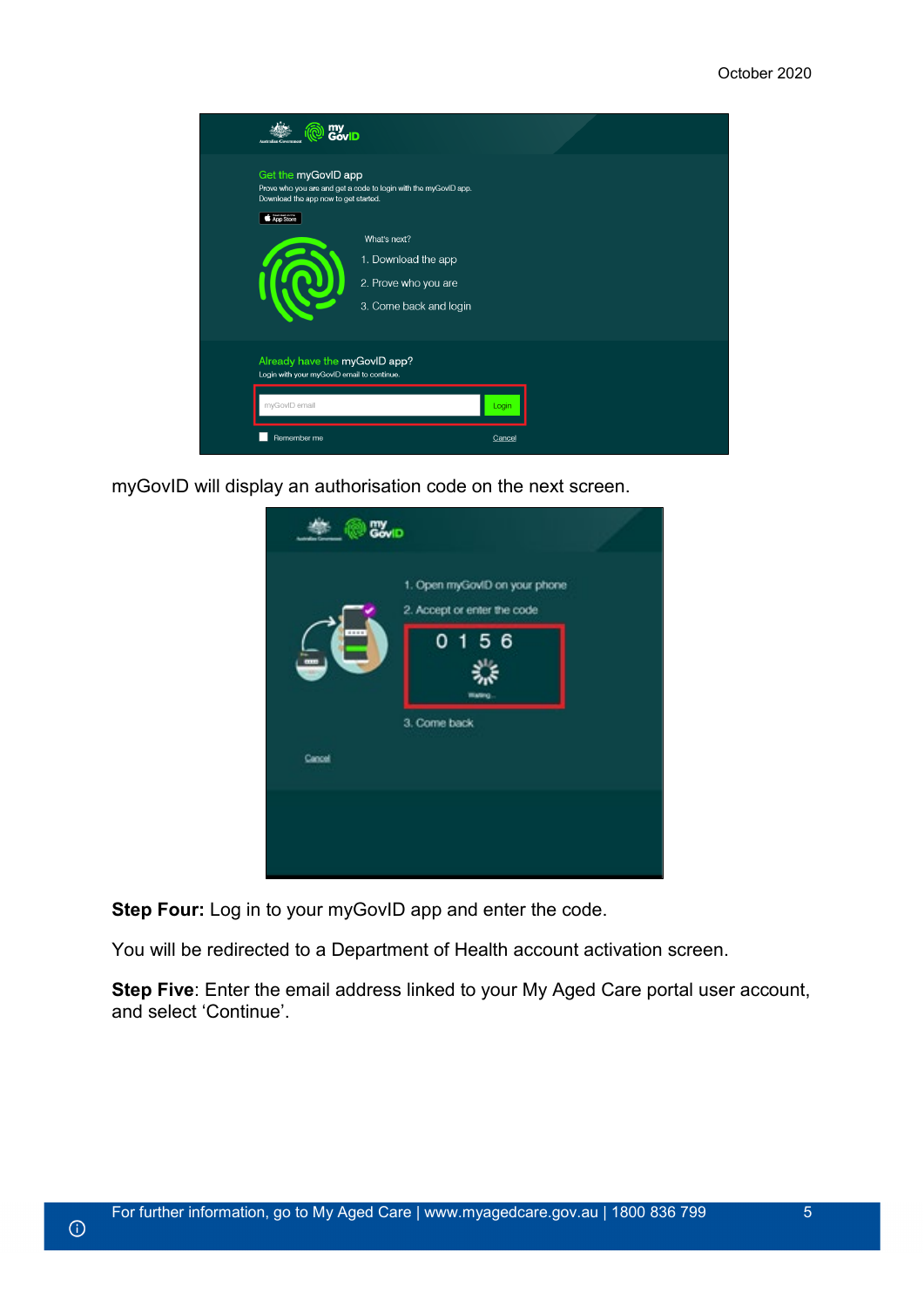| Australian Government                                 |                                                                                                                                                                   |          |
|-------------------------------------------------------|-------------------------------------------------------------------------------------------------------------------------------------------------------------------|----------|
| Department of Health                                  |                                                                                                                                                                   |          |
|                                                       |                                                                                                                                                                   |          |
| Request activation code                               | Cardinn activation code                                                                                                                                           | Finish   |
| Request activation code for Aged Care Assessor Portal |                                                                                                                                                                   |          |
|                                                       |                                                                                                                                                                   |          |
|                                                       | Please enter the email address that was provided in your user access request form. An activation code will be sent to this email address with instructions on how |          |
| to complete the account activation process.           |                                                                                                                                                                   |          |
| All fields marked with an asterisk ( @ ) are required |                                                                                                                                                                   |          |
|                                                       | ×                                                                                                                                                                 |          |
| Email Address: . Justin.evans@ukj.net.au              |                                                                                                                                                                   |          |
| Cancel                                                |                                                                                                                                                                   | Continue |

**Step Six:** You will receive an email with an activation code. This activation code is only required for logging in to the assessor portal for the first time.

 $\Delta$ If you do not receive an email with your activation code, contact your Organisation Administrator or the My Aged Care assessor and service provider helpline on 1800 836 799.

**Step Seven:** Enter the activation code you were provided via email, and select 'Confirm'.

 $\Delta$ Your My Aged Care portal activation code is only valid for **five days**. If you require a new activation code, select 'Resend activation Code'.

| <b>Australian Government</b><br>Department of Health                                                                                                                                |                         |             |
|-------------------------------------------------------------------------------------------------------------------------------------------------------------------------------------|-------------------------|-------------|
| Request activation code                                                                                                                                                             | Confirm activation code | 3<br>Finlah |
|                                                                                                                                                                                     |                         |             |
|                                                                                                                                                                                     |                         |             |
|                                                                                                                                                                                     |                         |             |
| Confirm activation code for Aged Care Assessor Portal<br>Please enter the Activation Code sent to the email address below.<br>All fields marked with an asterisk ( * ) are required |                         |             |
| Email Address:<br>justin.evans@ukj.net.au                                                                                                                                           |                         |             |

Your My Aged Care staff account has now been successfully activated and linked with your myGovID.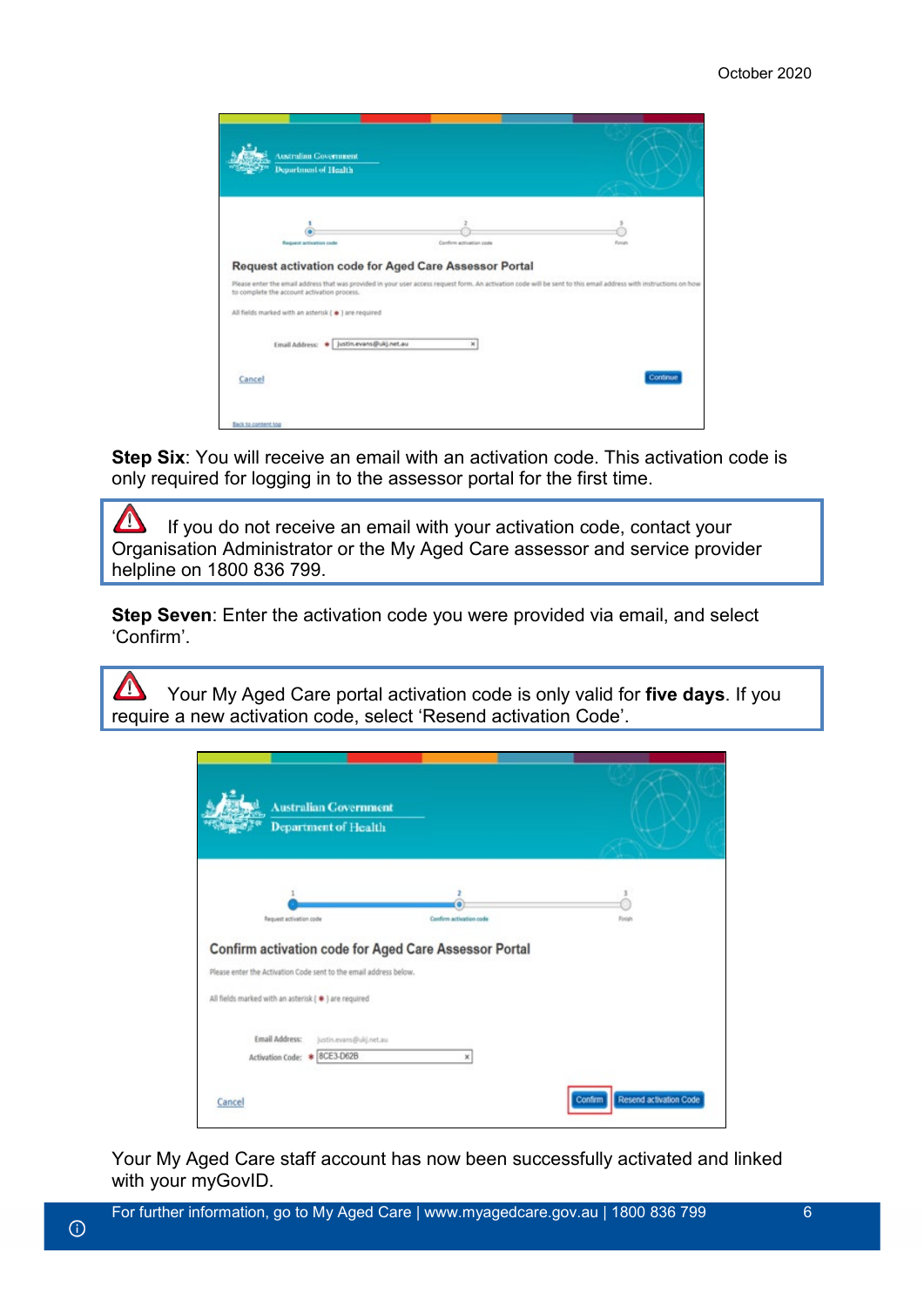**Step Eight**: Select 'Go to My Aged Care Assessor Portal' to be directed to the assessor portal.



You will be redirected to the My Aged Care assessor portal homepage.

| 1800 836 799 Mon-Fri 8am - 8pm Sat 10am - 2pm                                                                       |                | <b>Welcome Halle</b>                                                     |
|---------------------------------------------------------------------------------------------------------------------|----------------|--------------------------------------------------------------------------|
| <b>Assessor Portal</b>                                                                                              |                | Logout                                                                   |
|                                                                                                                     |                |                                                                          |
| Welcome Halle                                                                                                       |                |                                                                          |
|                                                                                                                     | Find a client  | <b>Assessments</b>                                                       |
| Ш                                                                                                                   |                |                                                                          |
| My Dashboard                                                                                                        | <b>Reviews</b> | Find a service provider                                                  |
|                                                                                                                     |                |                                                                          |
| <b>Reports and documents</b>                                                                                        | MyAssessor app | <b>Tasks and notifications</b>                                           |
| My Aged Care interactions                                                                                           |                |                                                                          |
| Accessibility Privacy Disclaimer Terms of use Copyright<br>Copyright © Commonwealth of Australia ABN:36 342 015 855 |                | <b>istralian Government</b><br>myagedcare<br><b>Department of Health</b> |

You have now set up access to the assessor portal. The next time you log in, follow the steps in [How do I log in to the assessor portal after I've activated my account?](#page-7-0)

 $\Delta$ A myGovID can only be linked to a single My Aged Care portal account. If you require access to both the assessor and service provider portals, please refer to [Dual portal access to My Aged Care](https://agedcare.health.gov.au/programs/my-aged-care/user-guide-dual-portal-user-logging-into-my-aged-care-using-vanguard) and contact your Organisation Administrator to determine options available to support you.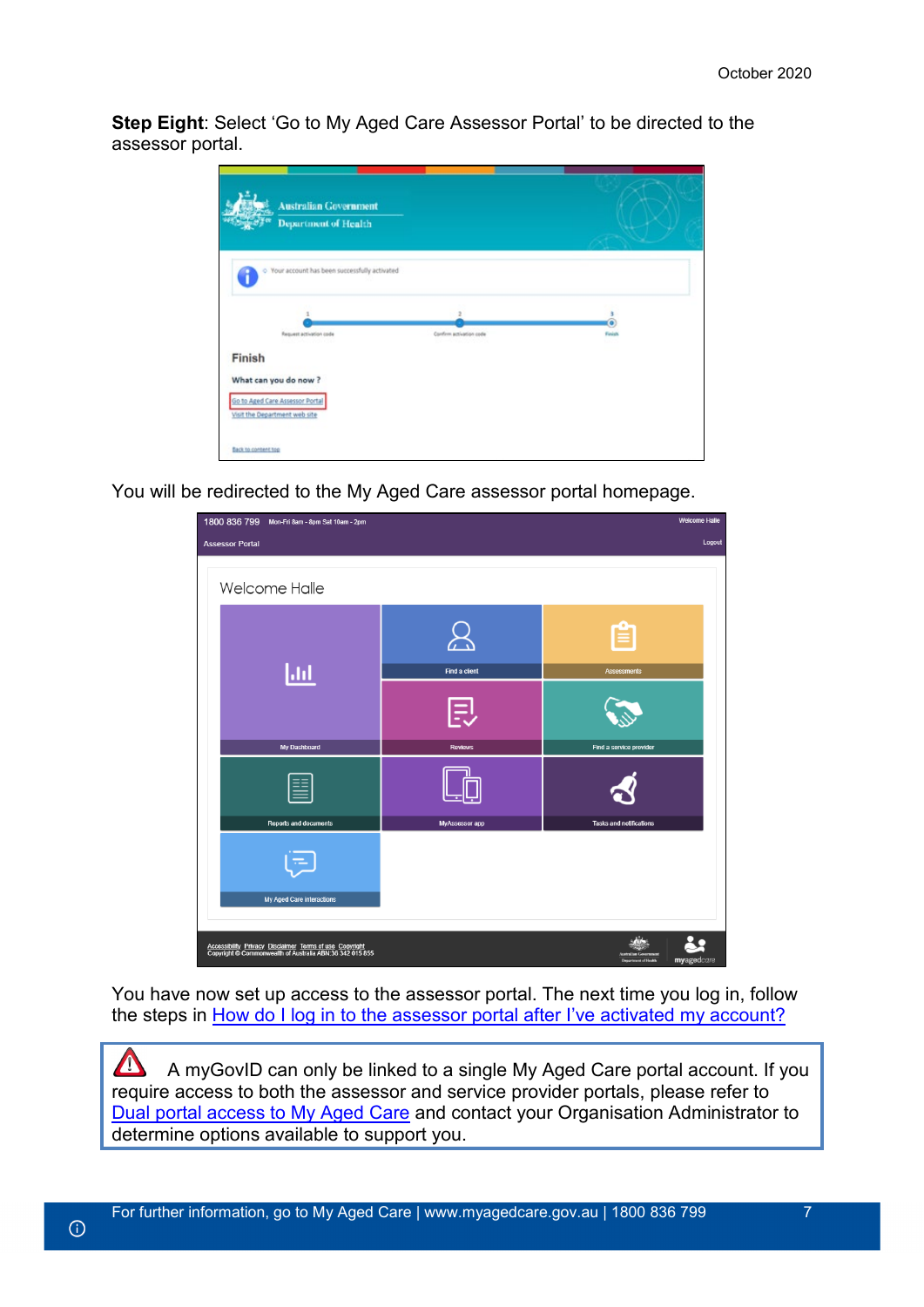# <span id="page-7-0"></span>**How do I log in to the assessor portal after I've activated my account?**

After you've activated your My Aged Care portal user account, and linked it to your myGovID, follow the steps below for future logins to the assessor portal.

 $\sqrt{2}$ You must have an individual myGovID linked to your organisation via the Relationship Authorisation Manager to access the assessor portal. For more information, refer to [How do I log in to the assessor portal for the first time?](#page-2-0) or visit the [myGovID website.](https://www.mygovid.gov.au/)

**Step One**: Visit the My Aged Care assessor portal on [the Department of Health](https://myagedcare-assessorportal.health.gov.au/)  [website.](https://myagedcare-assessorportal.health.gov.au/)

| <b>Australian Government</b><br><b>Department of Health</b> |                               |                                              |
|-------------------------------------------------------------|-------------------------------|----------------------------------------------|
| Login                                                       |                               |                                              |
| Please select a method for logging in                       |                               |                                              |
| <b>AUSkey</b>                                               | V                             | my<br>GovID<br>Login with                    |
| <b>AUSkey/ABN Connections</b>                               | Organisation (Single Sign On) | myGovID                                      |
| 2                                                           |                               | 2                                            |
|                                                             |                               |                                              |
| Commonwealth of Australia 2020                              |                               | Accessibility Privacy Copyright & Disclaimer |

Alternatively, you can go to the ['My Aged Care assessor portal' page](https://www.health.gov.au/resources/apps-and-tools/my-aged-care-assessor-portal) of the Department's website and select 'Log in'.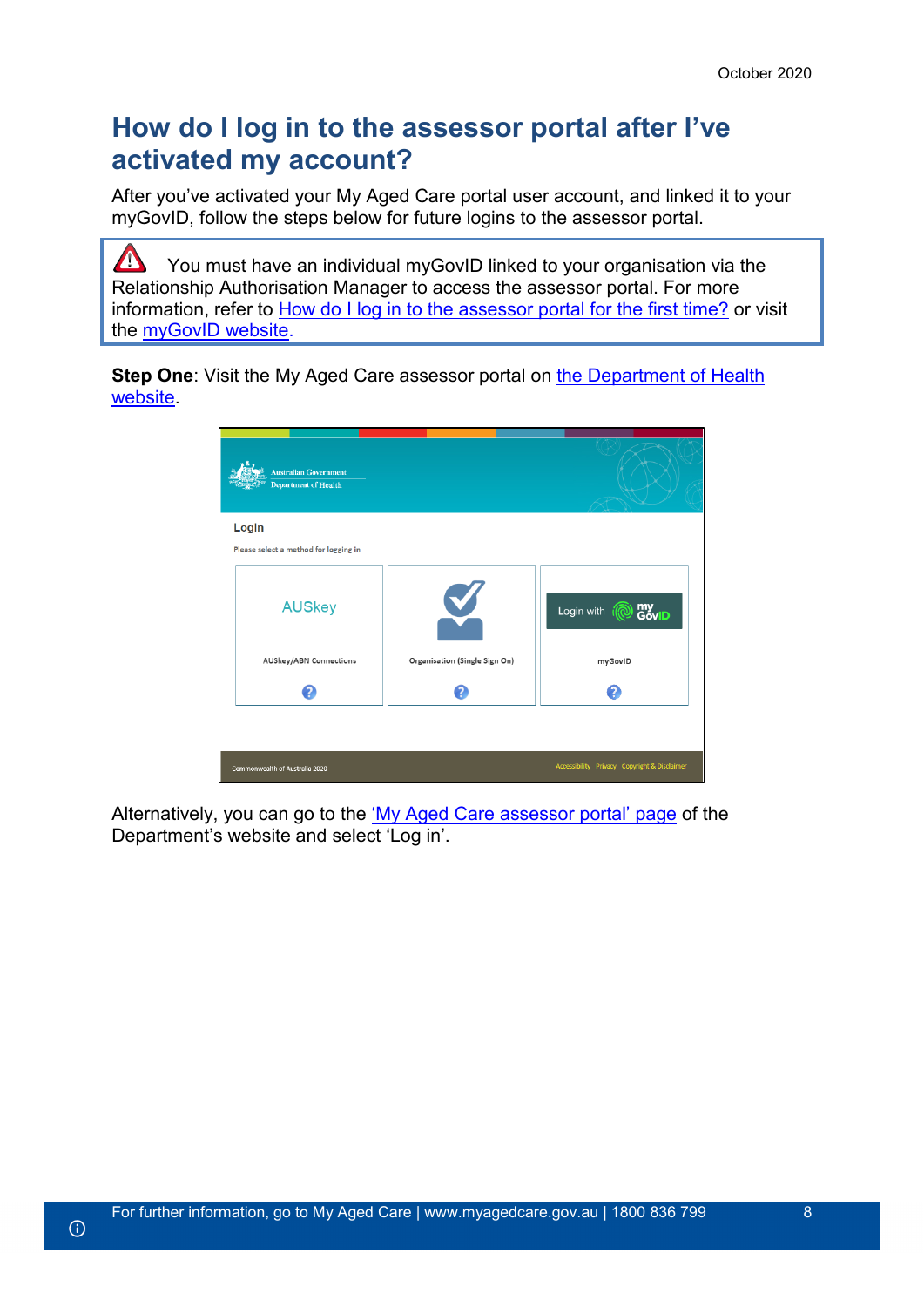| <b>Australian Government</b><br><b>Department of Health</b><br><b>Health topics</b><br><b>Initiatives and programs</b><br>Home<br><b>Resources</b>                                                                                                                      | About us Ministers Media centre News Contact us<br>Q<br>Search this website |
|-------------------------------------------------------------------------------------------------------------------------------------------------------------------------------------------------------------------------------------------------------------------------|-----------------------------------------------------------------------------|
| Home > Resources > Apps and tools<br><b>My Aged Care assessor portal</b><br>Aged care assessors must use this portal to manage referrals for<br>assessment, record assessment details and manage client information<br>such as support plans and referrals to services. | $\bigcirc$ Listen $\bigcirc$ Print<br>$\leq$ Share                          |
| Log in $\geq$                                                                                                                                                                                                                                                           |                                                                             |

**Step Two: Click on the 'myGovID' tile.** 

| <b>Australian Government</b><br><b>Department of Health</b> |                               |                                                         |
|-------------------------------------------------------------|-------------------------------|---------------------------------------------------------|
| Login<br>Please select a method for logging in              |                               |                                                         |
| <b>AUSkey</b>                                               | V                             | my<br>GovID<br>Login with                               |
| <b>AUSkey/ABN Connections</b>                               | Organisation (Single Sign On) | myGovID                                                 |
| 0                                                           |                               | 9                                                       |
|                                                             |                               |                                                         |
| Commonwealth of Australia 2020                              |                               | <b>Accessibility Privacy Copyright &amp; Disclaimer</b> |

You will be taken to a myGovID login page

 $\odot$ 

**Step Three**: Enter the email address associated with your myGovID and select 'Login'.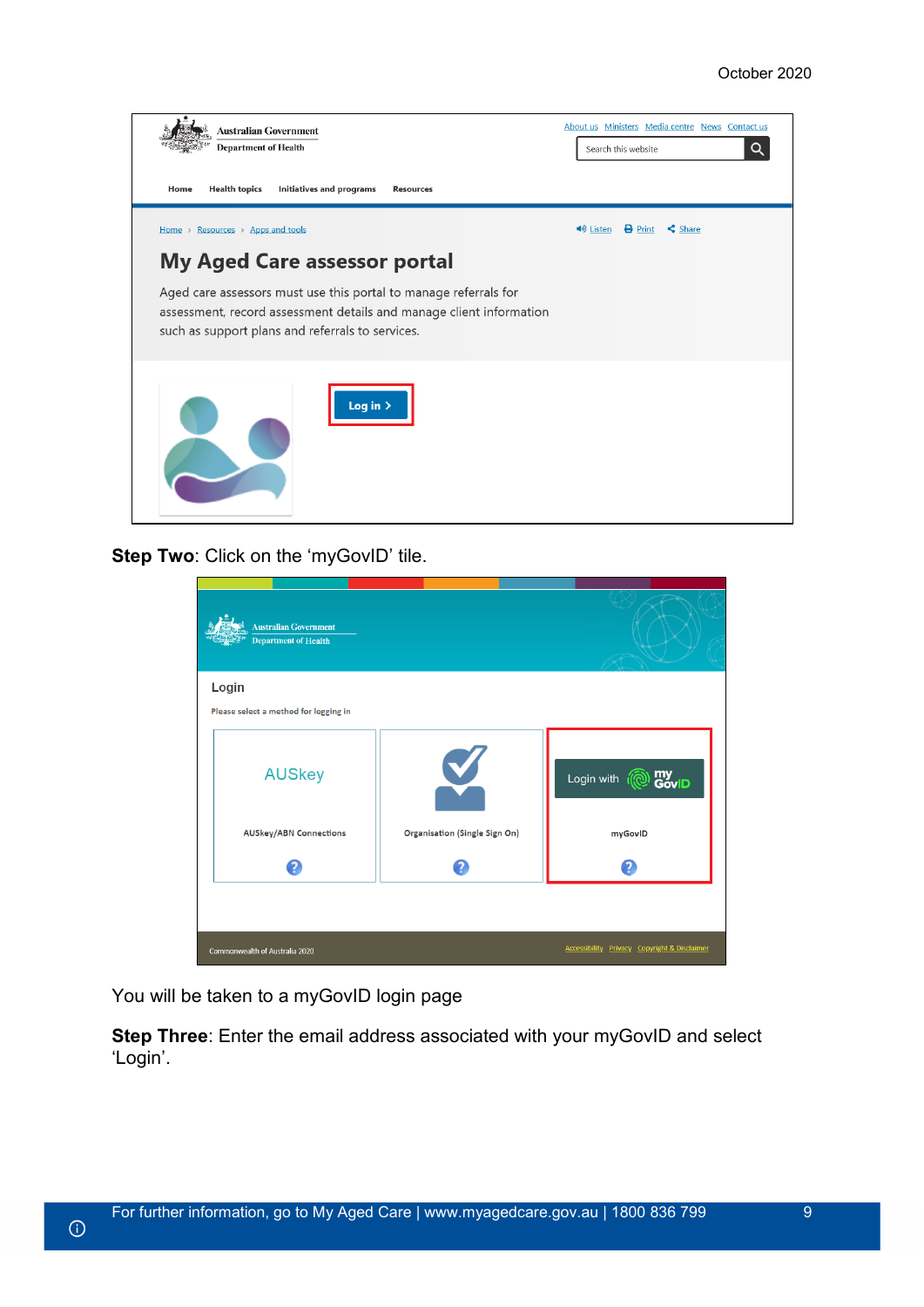| GóvID<br><b>Australian Covernan</b>                                         |                                                                                       |        |  |
|-----------------------------------------------------------------------------|---------------------------------------------------------------------------------------|--------|--|
| Get the myGovID app<br>Download the app now to get started.<br>App Store    | Prove who you are and get a code to login with the myGovID app.                       |        |  |
|                                                                             | What's next?<br>1. Download the app<br>2. Prove who you are<br>3. Come back and login |        |  |
| Already have the myGovID app?<br>Login with your myGovID email to continue. |                                                                                       |        |  |
| myGovID email                                                               |                                                                                       | Login  |  |
| Remember me                                                                 |                                                                                       | Cancel |  |

myGovID will display an authorisation code on the next screen.

| 1. Open myGovID on your phone<br>2. Accept or enter the code<br>4444<br>56<br>0 <sub>1</sub><br>œ<br><b>Madeo</b><br>3. Come back | <b>Covid</b> |  |
|-----------------------------------------------------------------------------------------------------------------------------------|--------------|--|
|                                                                                                                                   |              |  |
|                                                                                                                                   |              |  |
| Cancel                                                                                                                            |              |  |

**Step Four:** Log in to your myGovID app and enter the code. You will be redirected to the assessor portal homepage.

| 1800 836 799 Mon-Fri 8am - 8pm Sat 10am - 2pm                                                                       |                | <b>Welcome Halle</b>                               |
|---------------------------------------------------------------------------------------------------------------------|----------------|----------------------------------------------------|
| <b>Assessor Portal</b>                                                                                              |                | Logout                                             |
| Welcome Halle                                                                                                       |                |                                                    |
|                                                                                                                     |                | 窅                                                  |
| <u>lad</u>                                                                                                          | Find a client  | <b>Assessments</b>                                 |
|                                                                                                                     | 則              |                                                    |
| My Dashboard                                                                                                        | <b>Reviews</b> | Find a service provider                            |
|                                                                                                                     |                |                                                    |
| <b>Reports and documents</b>                                                                                        | MyAssessor app | <b>Tasks and notifications</b>                     |
|                                                                                                                     |                |                                                    |
| My Aged Care interactions                                                                                           |                |                                                    |
| Accessibility Privacy Disclaimer Terms of use Copyright<br>Copyright © Commonwealth of Australia ABN:36 342 015 855 |                | an Go<br>myagedcare<br><b>Department of Health</b> |